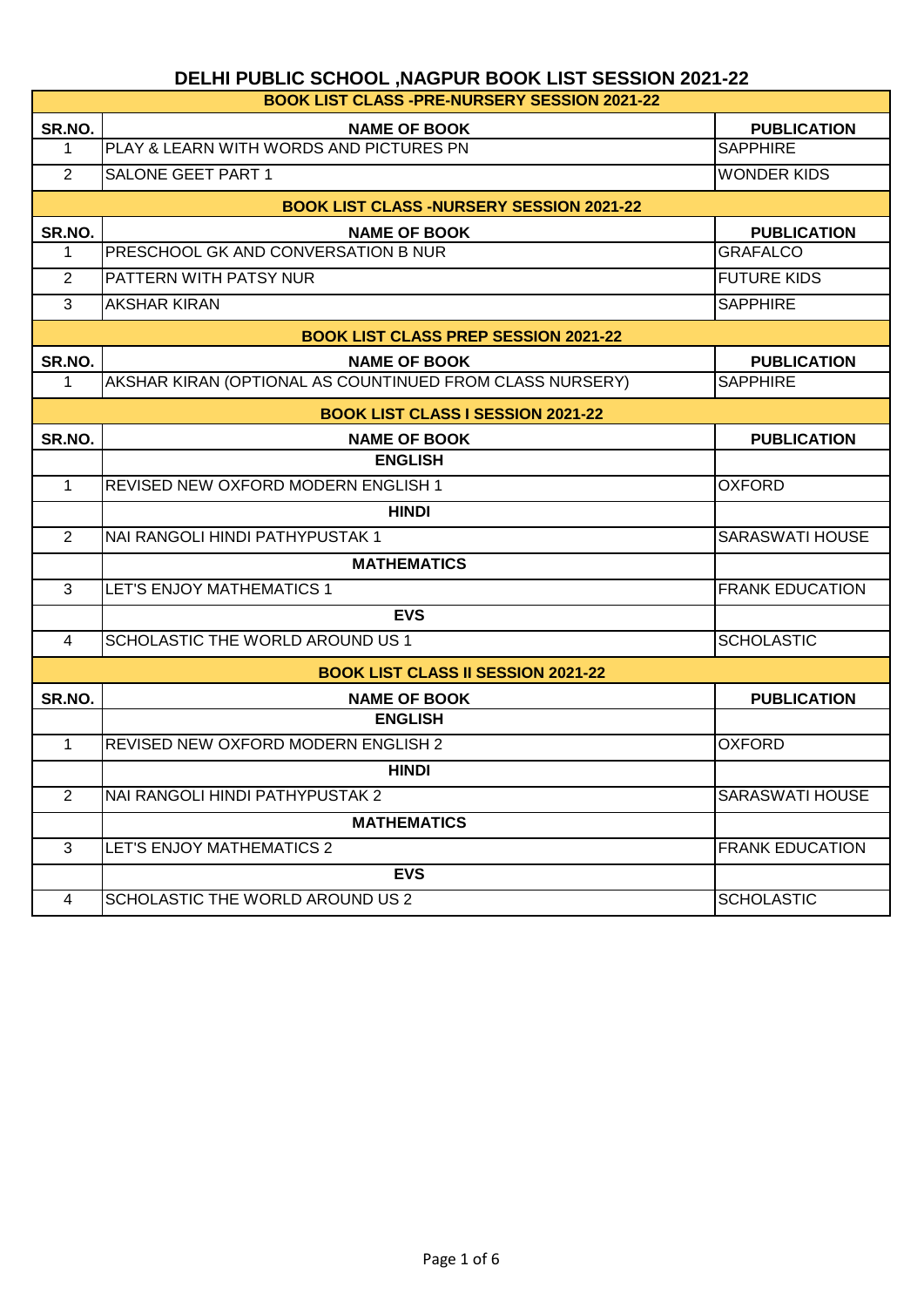|                | <b>BOOK LIST CLASS III SESSION 2021-22</b>     |                        |
|----------------|------------------------------------------------|------------------------|
| SR.NO.         | <b>NAME OF BOOK</b>                            | <b>PUBLICATION</b>     |
|                | <b>ENGLISH</b>                                 |                        |
| $\mathbf{1}$   | REVISED NEW OXFORD MODERN ENGLISH 3            | <b>OXFORD</b>          |
| 2              | <b>RHYTHM IN WRITING 3</b>                     | <b>RISING SUN</b>      |
| 3              | <b>NEW GRAMMAR AND MORE 3</b>                  | RATNA SAGAR            |
|                | <b>HINDI</b>                                   |                        |
| 4              | NAI RANGOLI HINDI PATHYPUSTAK 3                | <b>SARASWATI HOUSE</b> |
| 5              | TANA BANA HINDI STORY BOOK 3                   | <b>RISING SUN</b>      |
| 6              | MRUDUL HINDI VYAKRAN 3                         | <b>RISING SUN</b>      |
|                | <b>MATHEMATICS</b>                             |                        |
| $7^{\circ}$    | LET'S ENJOY MATHEMATICS 3                      | <b>FRANK EDUCATION</b> |
|                | <b>EVS</b>                                     |                        |
|                | SCHOLASTIC THE WORLD AROUND US 3               | <b>SCHOLASTIC</b>      |
| 8              |                                                |                        |
|                | <b>ART</b>                                     |                        |
| 9              | <b>CANDIT CREATIVE ART BOOK 3</b>              | <b>EVERGREEN</b>       |
|                | <b>BOOK LIST CLASS IV SESSION 2021-22</b>      |                        |
| SR.NO.         | <b>NAME OF BOOK</b>                            | <b>PUBLICATION</b>     |
|                | <b>ENGLISH</b>                                 |                        |
| $\mathbf{1}$   | <b>REVISED NEW OXFORD MODERN ENGLISH 4</b>     | <b>OXFORD</b>          |
| 2              | <b>RHYTHM IN WRITING 4</b>                     | <b>RISING SUN</b>      |
| 3              | NEW GRAMMAR AND MORE 4                         | RATNA SAGAR            |
| 4              | TREASURE TROVE PART 2 (STORY BOOK) FOR CLASS 4 | <b>RISING SUN</b>      |
|                | <b>HINDI</b>                                   |                        |
| 5              | NAI RANGOLI HINDI PATHYPUSTAK 4                | <b>SARASWATI HOUSE</b> |
| 6              | TANA BANA HINDI STORY BOOK 4                   | <b>RISING SUN</b>      |
| $\overline{7}$ | MRUDUL HINDI VYAKRAN 4                         | <b>RISING SUN</b>      |
|                | <b>MATHEMATICS</b>                             |                        |
| 8              | LET'S ENJOY MATHEMATICS 4                      | <b>FRANK EDUCATION</b> |
|                | <b>EVS</b>                                     |                        |
| 9              | SCHOLASTIC THE WORLD AROUND US 4               | <b>SCHOLASTIC</b>      |
|                | <b>ART</b>                                     |                        |
| 10             | <b>CANDIT CREATIVE ART BOOK 4</b>              | <b>EVERGREEN</b>       |
|                | <b>BOOK LIST CLASS V SESSION 2021-22</b>       |                        |
| SR.NO.         | <b>NAME OF BOOK</b>                            | <b>PUBLICATION</b>     |
|                | <b>ENGLISH</b>                                 |                        |
| $\mathbf{1}$   | REVISED NEW OXFORD MODERN ENGLISH 5            | <b>OXFORD</b>          |
| 2              | <b>OXFORD MINI DICTIONERY</b>                  | <b>OXFORD</b>          |
| 3              | <b>RHYTHM IN WRITING 5</b>                     | <b>RISING SUN</b>      |
| $\overline{4}$ | <b>NEW GRAMMAR AND MORE 5</b>                  | <b>RATNA SAGAR</b>     |
| 5              | TREASURE TROVE PART 3 (STORY BOOK) FOR CLASS 5 | <b>RISING SUN</b>      |
|                | <b>HINDI</b>                                   |                        |
| 6              | NAI RANGOLI HINDI PATHYPUSTAK 5                | <b>SARASWATI HOUSE</b> |
| $\overline{7}$ | TANA BANA HINDI STORY BOOK 5                   | <b>RISING SUN</b>      |
| 8              | <b>MRUDUL HINDI VYAKRAN 5</b>                  | <b>RISING SUN</b>      |
|                | <b>MATHEMATICS</b>                             |                        |
| 9              | <b>LET'S ENJOY MATHEMATICS 5</b>               | <b>FRANK EDUCATION</b> |
|                | <b>EVS</b>                                     |                        |
| 10             | SCHOLASTIC THE WORLD AROUND US 5               | <b>SCHOLASTIC</b>      |
|                | <b>ART</b>                                     |                        |
| 11             | CANDIT CREATIVE ART BOOK 5                     | <b>EVERGREEN</b>       |
|                |                                                |                        |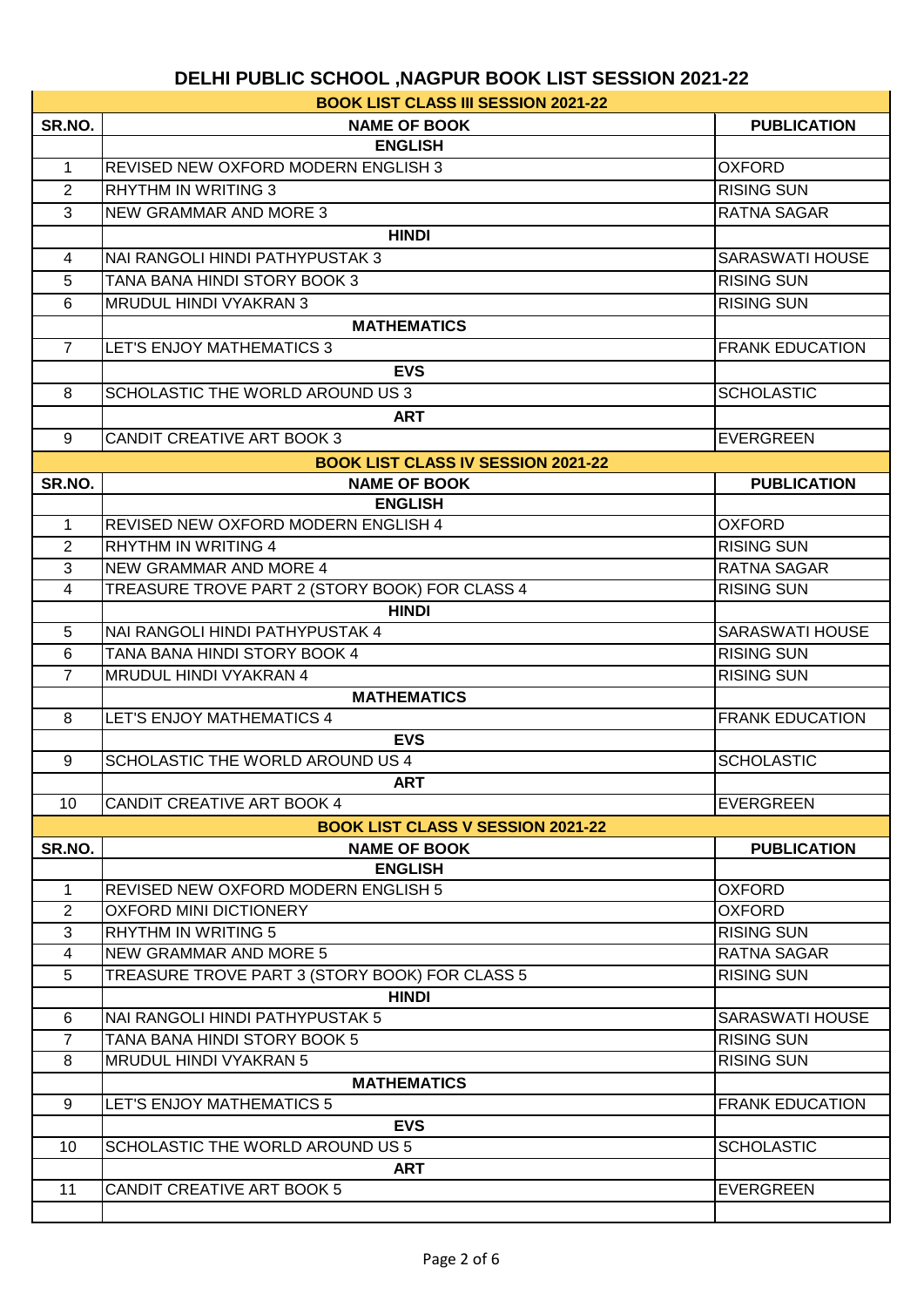|                | <b>BOKS LIST CLASS VI SESSION 2021-22</b>         |                    |
|----------------|---------------------------------------------------|--------------------|
| SR.NO.         | <b>NAME OF BOOK</b>                               | <b>PUBLICATION</b> |
|                | <b>ENGLISH</b>                                    |                    |
| $\mathbf 1$    | <b>HONEYSUCKLE 6</b>                              | <b>NCERT</b>       |
| $\overline{2}$ | <b>NEW GRAMMAR AND MORE 6</b>                     | <b>RATNA SAGAR</b> |
| 3              | A PACT WITH THE SUN SUPPL. ENGLISH 6              | <b>NCERT</b>       |
|                | <b>HINDI</b>                                      |                    |
| 4              | HINDI PATHYPUSTAK 6 ( NCERT VASANT1)              | <b>NCERT</b>       |
| 5              | <b>BAL RAMKATHA 6</b>                             | <b>NCERT</b>       |
| 6              | <b>VARTIKA VYAKARAN 6</b>                         | <b>KRITI</b>       |
|                | <b>MATHEMATICS</b>                                |                    |
| $\overline{7}$ | <b>MATHEMATICS 6</b>                              | <b>NCERT</b>       |
|                | <b>SCIENCE</b>                                    |                    |
| 8              | <b>SCIENCE 6</b>                                  | <b>NCERT</b>       |
|                | <b>SOCIAL SCIENCE</b>                             |                    |
| 9              | OUR PASTS 1 (HISTORY) 6 NCERT                     | <b>NCERT</b>       |
| 10             | SOCIAL AND POLITICAL LIFE-I FOR CLASS 6 NCERT     | <b>NCERT</b>       |
|                | THE EARTH OUR HABITAT GEOGRAPHY 6 NCERT           |                    |
| 11             |                                                   | <b>NCERT</b>       |
| 12             | OXFORD SCHOOL ATLAS 36TH EDITION                  | <b>OXFORD</b>      |
|                | <b>ART</b>                                        |                    |
| 13             | <b>ENRICH YOUR ART SKILLS 6</b>                   | <b>ARYA</b>        |
|                | <b>OPTIONAL SUBJECT</b>                           |                    |
|                | <b>SANSKRIT</b>                                   |                    |
| 14             | RUCHIRA PART 1 SANSKRIT 6                         | <b>NCERT</b>       |
|                | <b>MARATHI</b>                                    |                    |
|                |                                                   |                    |
| 15             | <b>MARATHI SULABH BHARATI 6</b>                   | <b>MS BOARD</b>    |
|                | <b>BOOK LIST CLASS VII SESSION 2021-22</b>        |                    |
| SR.NO.         | <b>NAME OF BOOK</b>                               | <b>PUBLICATION</b> |
|                | <b>ENGLISH</b>                                    |                    |
| 1              | <b>HONEYCOMB - ENGLISH 7</b>                      | <b>NCERT</b>       |
| $\overline{2}$ | <b>NEW GRAMMAR AND MORE 7</b>                     | RATNA SAGAR        |
| 3              | AN ALIEN HAND - SUPPL.ENG 7                       | <b>NCERT</b>       |
|                | <b>HINDI</b>                                      |                    |
| $\overline{4}$ | HINDI PATHYPUSTAK 7 (NCERT VASANT 2)              | <b>NCERT</b>       |
| 5              | <b>BAL MAHABHARAT KATHA 7</b>                     | <b>NCERT</b>       |
| 6              | VARTIKA VYAKARAN 7                                | <b>KRITI</b>       |
| $\overline{7}$ | <b>MATHEMATICS</b><br><b>MATHEMATICS 7 NCERT</b>  | <b>NCERT</b>       |
|                | <b>SCIENCE</b>                                    |                    |
| 8              | <b>SCIENCE 7</b>                                  | <b>NCERT</b>       |
|                | <b>SOCIAL SCIENCE</b>                             |                    |
| 9              | OUR PASTS II - HISTORY FOR CLASS 7 NCERT          | <b>NCERT</b>       |
| 10             | SOCIAL AND POLITICAL LIFE - II FOR CLASS 7 NCERT  | <b>NCERT</b>       |
| 11             | OUR ENVIRONMENT - GEOGRAPHY FOR CLASS 7 NCERT     | <b>NCERT</b>       |
|                | <b>ART</b>                                        |                    |
| 12             | <b>ENRICH YOUR ART SKILLS 7</b>                   | <b>ARYA</b>        |
|                | <b>OPTIONAL SUBJECT</b>                           |                    |
|                | <b>SANSKRIT</b>                                   |                    |
| 13             | <b>RUCHIRA PART 2 SANSKRIT 7</b>                  | <b>NCERT</b>       |
| 14             | <b>MARATHI</b><br><b>MARATHI SULABH BHARATI 7</b> | <b>MS BOARD</b>    |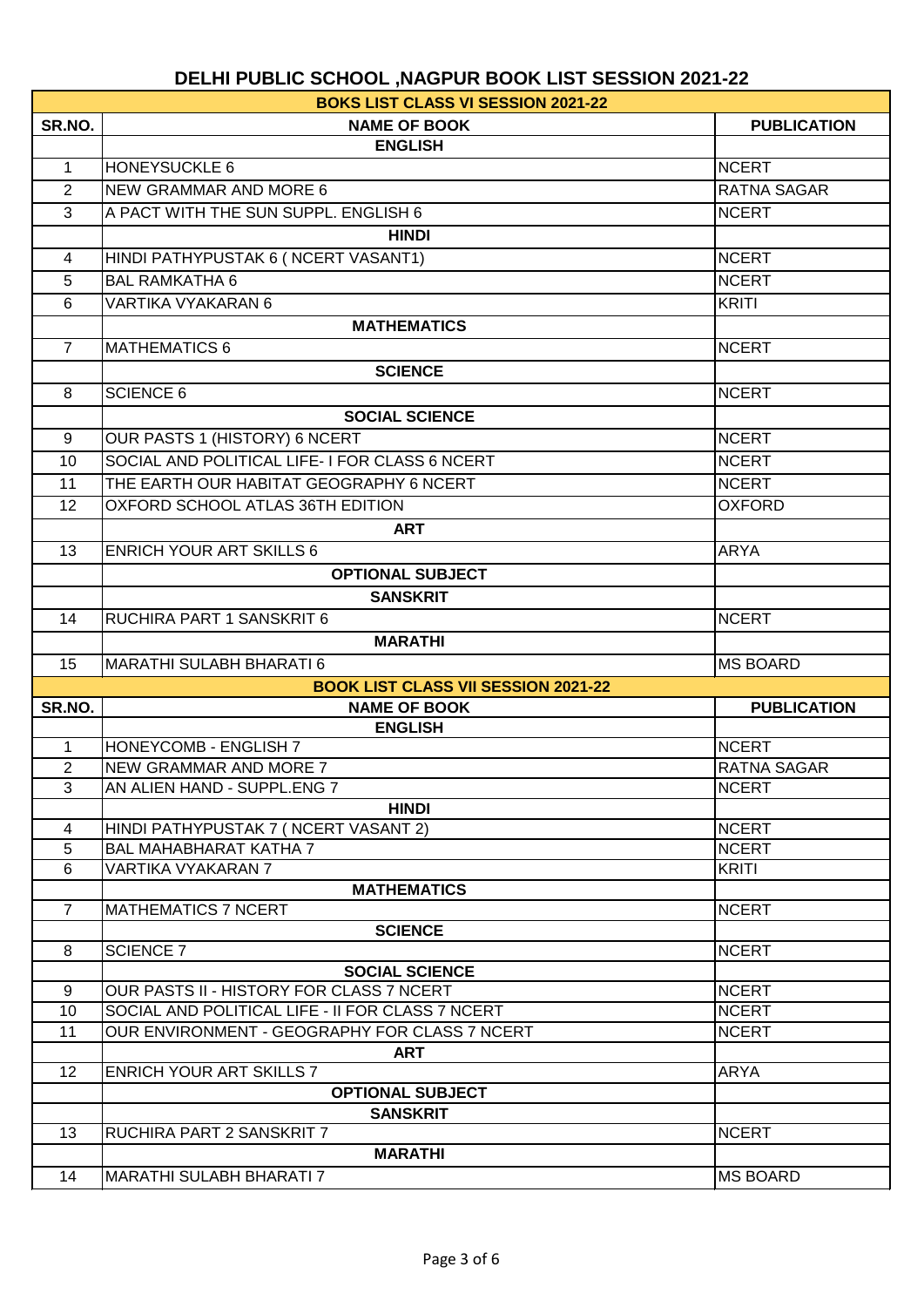|                   | <b>BOOK LIST CLASS VIII 2021-22</b>                    |                        |  |
|-------------------|--------------------------------------------------------|------------------------|--|
| SR.NO.            | <b>NAME OF BOOK</b>                                    | <b>PUBLICATION</b>     |  |
|                   | <b>ENGLISH</b>                                         |                        |  |
| $\mathbf{1}$      | <b>HONEYDEW - ENGLISH 8</b>                            | <b>NCERT</b>           |  |
| $\overline{2}$    | <b>NEW GRAMMAR AND MORE 8</b>                          | RATNA SAGAR            |  |
| 3                 | IT SO HAPPENED - SUPPL, ENGLISH 8                      | <b>NCERT</b>           |  |
|                   | <b>HINDI</b>                                           |                        |  |
| $\overline{4}$    | HINDI PATHYPUSTAK 8 ( NCERT VASANT 3)                  | <b>NCERT</b>           |  |
| 5                 | <b>BHARAT KI KHOJ 8</b>                                | <b>NCERT</b>           |  |
| 6                 | <b>VARTIKA VYAKARAN 8</b>                              | <b>KRITI</b>           |  |
|                   | <b>MATHEMATICS</b>                                     |                        |  |
| $\overline{7}$    | <b>MATHEMATICS 8 NCERT</b>                             | <b>NCERT</b>           |  |
|                   | <b>SCIENCE</b>                                         |                        |  |
| 8                 | <b>SCIENCE 8</b>                                       |                        |  |
|                   |                                                        | <b>NCERT</b>           |  |
|                   | <b>SOCIAL SCIENCE</b>                                  |                        |  |
| 9                 | OUR PASTS III HISTORY FOR CLASS 8 NCERT                | <b>NCERT</b>           |  |
| 10                | SOCIAL & POLITICAL LIFE-III FOR CLASS 8 NCERT          | <b>NCERT</b>           |  |
| 11                | RESOURSE & DEVELOPMENT - GEOGRAPHY FOR CLASS 8 NCERT   | <b>NCERT</b>           |  |
|                   | <b>ART</b>                                             |                        |  |
| $12 \overline{ }$ | <b>ENRICH YOUR ART SKILLS 8</b>                        | <b>ARYA</b>            |  |
|                   | <b>OPTIONAL SUBJECT</b>                                |                        |  |
|                   | <b>SANSKRIT</b>                                        |                        |  |
| 13                | <b>RUCHIRA PART 3 SANSKRIT 8</b>                       | <b>NCERT</b>           |  |
|                   | <b>MARATHI</b>                                         |                        |  |
| 14                | <b>MARATHI SULABH BHARATI 8</b>                        | <b>MS BOARD</b>        |  |
|                   | <b>BOOK LIST CLASS IX SESSION 2021-22</b>              |                        |  |
| SR.NO.            | <b>NAME OF BOOK</b>                                    | <b>PUBLICATION</b>     |  |
|                   | <b>ENGLISH</b>                                         |                        |  |
| $\mathbf 1$       | BEEHIVE TEXTBOOK IN ENGLISH CLASS 9                    | <b>NCERT</b>           |  |
| $\overline{2}$    | MOMENTS - SUPPL. ENGLISH 9                             | <b>NCERT</b>           |  |
| 3                 | <b>WORDS AND EXPRESSIONS 9</b>                         | <b>NCERT</b>           |  |
|                   | <b>MATHEMATICS</b>                                     |                        |  |
| 4                 | <b>IMATHEMATICS FOR CLASS 9</b>                        | <b>NCERT</b>           |  |
| 5                 | TOGETHER WITH MATHEMATICS LAB MANNUAL 9                | RACHNA SAGAR           |  |
| 6                 | TOGETHER WITH MATHEMATICS PRACTICAL MANNUAL 9-10       | RACHNA SAGAR           |  |
|                   | <b>SOCIAL SCIENCE</b>                                  |                        |  |
| $\overline{7}$    | INDIA AND CONTEMPORARY WORLD-1 HISTORY TEXT BOOK 9     | <b>NCERT</b>           |  |
| 8                 | CONTEMPORARY INDIA-1 GEOGRAPHY CLASS 9                 | <b>NCERT</b>           |  |
| 9                 | DEMOCRATIC POLICIES-1 FOR CLASS 9                      | <b>NCERT</b>           |  |
| 10                | <b>ECONOMICS FOR CLASS -9</b>                          | <b>NCERT</b>           |  |
|                   | <b>SCIENCE</b>                                         |                        |  |
| 11                | <b>SCIENCE FOR CLASS 9</b>                             | <b>NCERT</b>           |  |
| 12                | BOOK OF EXPERIMENTS IN SCIENCE (SCIENCE LAB MANNUAL 9) | <b>FRANK EDUCATION</b> |  |
|                   | <b>OPTIONAL SUBJECT</b>                                |                        |  |
|                   | <b>HINDI</b>                                           |                        |  |
| 13                | HINDI PATHAY PUSTAK SPARSH-1 CLASS 9                   | <b>NCERT</b>           |  |
| 14                | HINDI PATHAY PUSTAK SANCHYAN-1 CLASS 9                 | <b>NCERT</b>           |  |
| 15                | SARASWATI VYAKARAN DARSHIKA CLASS 9-10                 | SARASWATI HOUSE        |  |
|                   | <b>SANSKRIT</b>                                        |                        |  |
| 16                | SANSKRIT SHEMUSHI-1 PATHEPUSTIKA CLASS-9               | <b>NCERT</b>           |  |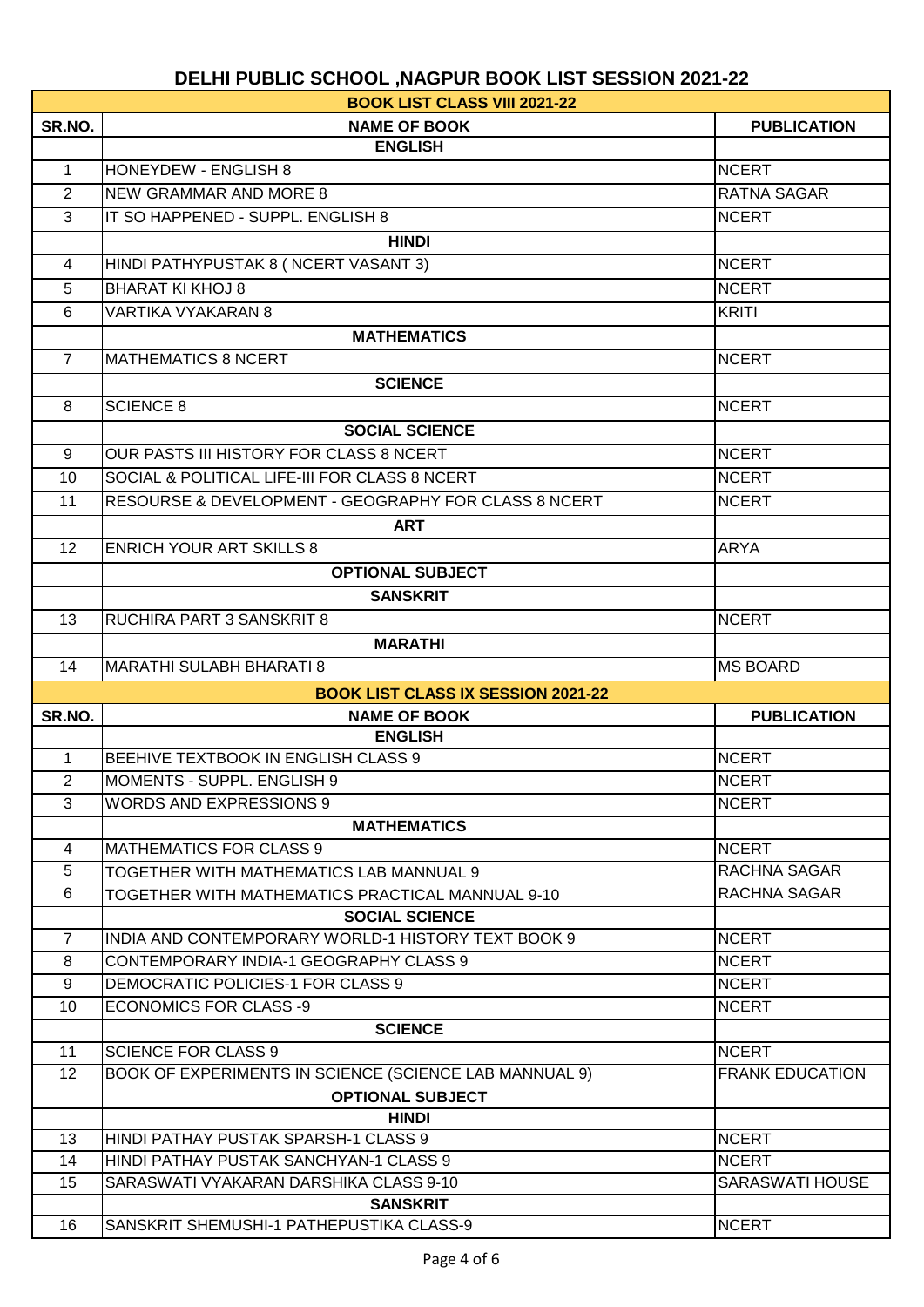|                 | <b>BOOK LIST CLASS X SESSION 2021-22</b>                |                        |
|-----------------|---------------------------------------------------------|------------------------|
| SR.NO.          | <b>NAME OF BOOK</b>                                     | <b>PUBLICATION</b>     |
|                 | <b>ENGLISH</b>                                          |                        |
|                 | FIRSR FLIGHT TEXTBOOK IN ENGLISH CLASS 10               | <b>NCERT</b>           |
| 2               | FOOTPRINTS WITHOUT FEET - SUPPL. ENGLISH 10             | <b>NCERT</b>           |
| 3               | <b>WORDS AND EXPRESSIONS 10</b>                         | <b>NCERT</b>           |
|                 | <b>MATHEMATICS</b>                                      |                        |
| 4               | MATHEMATICS FOR CLASS 10                                | <b>NCERT</b>           |
| 5               | TOGETHER WITH MATHEMATICS LAB MANNUAL 10                | RACHNA SAGAR           |
| 6               | TOGETHER WITH MATHEMATICS PRACTICAL MANNUAL -10         | RACHNA SAGAR           |
|                 | <b>SOCAL SCIENCE</b>                                    |                        |
|                 | INDIA AND THE CONTEMPORARY WORLD 2 HISTORY TEXT BOOK 10 | <b>NCERT</b>           |
| 8               | CONTEMPORARY INDIA-2 GEOGRAPHY CLASS 10                 | <b>NCERT</b>           |
| 9               | DEMOCRATIC POLICIES-2 FOR CLASS 10                      | <b>NCERT</b>           |
| 10              | <b>ECONOMICS FOR CLASS -10</b>                          | <b>NCERT</b>           |
|                 | <b>SCIENCE</b>                                          |                        |
| 11              | <b>SCIENCE FOR CLASS 10</b>                             | <b>NCERT</b>           |
| 12 <sup>2</sup> | BOOK OF EXPERIMENTS IN SCIENCE (SCIENCE LAB MANNUAL 10) | <b>FRANK EDUCATION</b> |
|                 | <b>OPTIONAL SUBJECT</b>                                 |                        |
|                 | <b>HINDI</b>                                            |                        |
| 13              | HINDI PATHAY PUSTAK SPARSH-2 CLASS 10                   | <b>NCERT</b>           |
| 14              | HINDI PATHAY PUSTAK SANCHYAN-2 CLASS 10                 | <b>NCERT</b>           |
|                 | <b>SANSKRIT</b>                                         |                        |
| 15              | SANSKRIT SHEMUSHI-2 PATHEPUSTIKA CLASS-10               | <b>NCERT</b>           |

|                                  | <b>BOOK LIST CLASS XI ART SESSION 2021-22</b>                   |                        |
|----------------------------------|-----------------------------------------------------------------|------------------------|
| SR.NO.                           | <b>NAME OF BOOKS</b>                                            | <b>PUBLICATION</b>     |
|                                  | <b>ENGLISH</b>                                                  |                        |
| 1                                | <b>HORNBILL XI</b>                                              | <b>NCERT</b>           |
| $\overline{2}$                   | <b>SNAPSHOT XI</b>                                              | <b>NCERT</b>           |
|                                  | <b>HISTORY</b>                                                  |                        |
| 3                                | HISTORY THEMS IN WORLD HISTORY XI                               | <b>NCERT</b>           |
|                                  | <b>ECONOMICS</b>                                                |                        |
| 4                                | <b>MICRO ECONOMICS XI</b>                                       | <b>NCERT</b>           |
|                                  | <b>POLITICAL</b>                                                |                        |
| 5                                | INDIAN CONSTITUTION AT WORK XI                                  | <b>NCERT</b>           |
| 6                                | POLITICAL THEORY XI                                             | <b>NCERT</b>           |
|                                  | <b>PSYCHOLOGY</b>                                               |                        |
| $\overline{7}$                   | PSYCHOLOGY BOOK FOR CLASS XI                                    | <b>NCERT</b>           |
|                                  | <b>SOCIOLOGY</b>                                                |                        |
| 8                                | INTRODUCING SOCIOLOGY Book 1 CLASS XI                           | <b>NCERT</b>           |
| 9                                | UNDERSTANDING SOCIETY Book 2 CLASS XI                           | <b>NCERT</b>           |
|                                  | <b>OPTIONAL SUBJECT</b>                                         |                        |
| 10                               | <b>SANSKRIT BHASWTI PART 1 XI</b>                               | <b>NCERT</b>           |
| 11                               | PHYSICAL EDUCATION XI                                           | <b>SARASWATI HOUSE</b> |
| $\overline{12}$                  | <b>MATHEMATICS 11</b>                                           | <b>NCERT</b>           |
|                                  | <b>BOOK LIST CLASS XI COMMERCE SESSION 2021-22</b>              |                        |
| SR.NO.                           | <b>NAME OF BOOKS</b>                                            | <b>PUBLICATION</b>     |
|                                  | <b>ENGLISH</b>                                                  |                        |
| 1                                | <b>HORNBILL XI</b>                                              | <b>NCERT</b>           |
| $\overline{2}$                   | <b>SNAPSHOT XI</b>                                              | <b>NCERT</b>           |
|                                  | <b>ACCOUNTANCY</b>                                              |                        |
| 3                                | <b>ACCOUNTANCY 1 CL XI</b>                                      | <b>NCERT</b>           |
| 4                                | <b>ACCOUNTANCY 2 CL XI</b>                                      | <b>NCERT</b>           |
|                                  | <b>BUSINESS STUDIES</b>                                         |                        |
| 5                                | <b>BUSINESS STUDIES XI</b>                                      | <b>NCERT</b>           |
|                                  | <b>ECONOMICS</b>                                                |                        |
| $6\phantom{1}$<br>$\overline{7}$ | <b>MICRO ECONOMICS XI</b><br><b>STATISTICS FOR ECONOMICS XI</b> | <b>NCERT</b>           |
|                                  | <b>OPTIONAL SUBJECT</b>                                         | <b>NCERT</b>           |
| 8                                | <b>MATHEMATICS XI</b>                                           | <b>NCERT</b>           |
| 9                                | <b>INFORMATICS PRACTICES XI</b>                                 | <b>DHANPATRAI PUB</b>  |
| 10                               | PHYSICAL EDUCATION XI                                           | <b>SARASWATI HOUSE</b> |
| 11                               | <b>SANSKRIT BHASWTI PART 1 XI</b>                               | <b>NCERT</b>           |